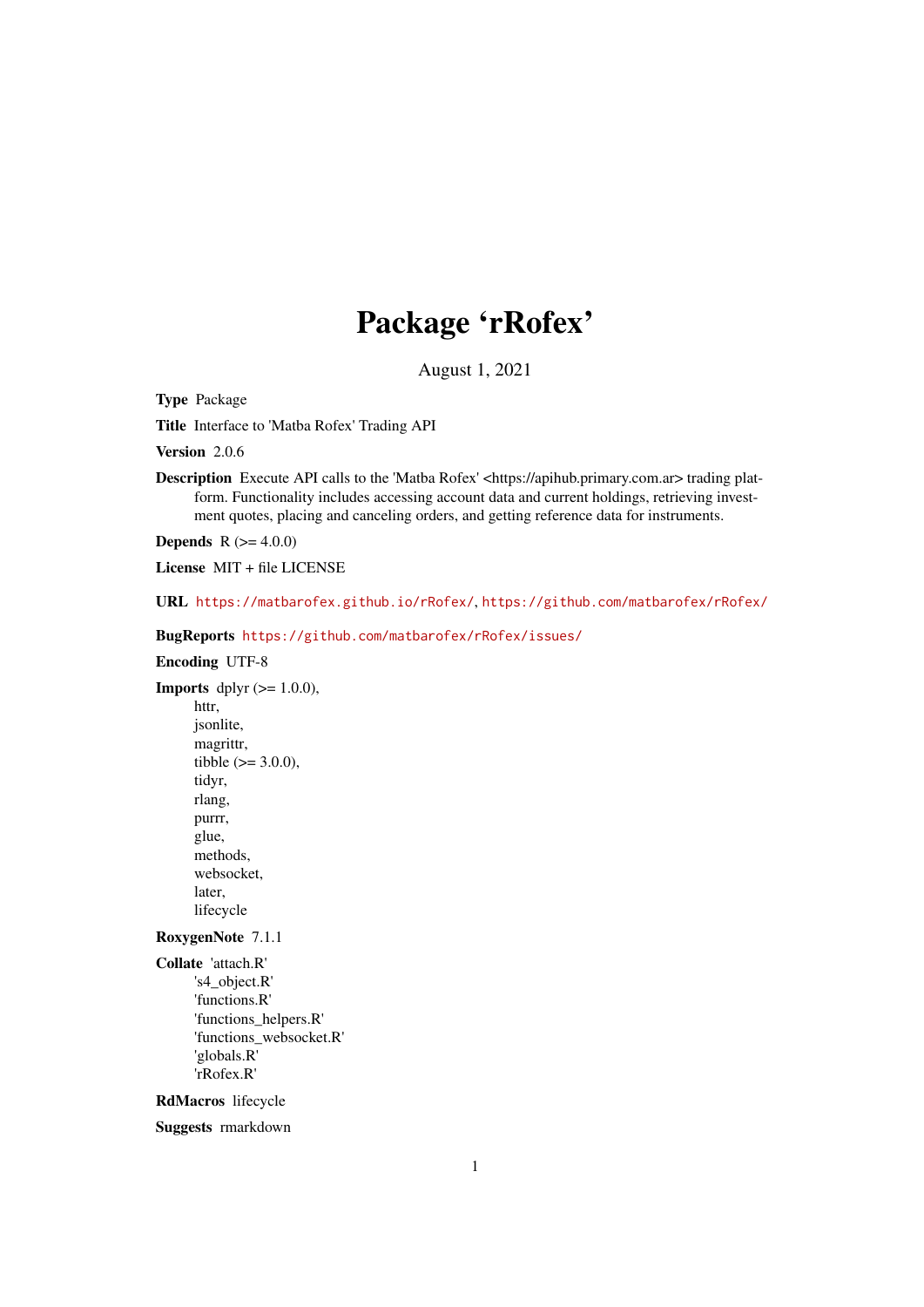# <span id="page-1-0"></span>R topics documented:

| $\overline{2}$                                                                                                                       |
|--------------------------------------------------------------------------------------------------------------------------------------|
| $\overline{3}$                                                                                                                       |
| $\overline{3}$                                                                                                                       |
| $\overline{4}$                                                                                                                       |
| $login\_date\_time \ldots \ldots \ldots \ldots \ldots \ldots \ldots \ldots \ldots \ldots \ldots \ldots \ldots$<br>$\overline{4}$     |
| $\overline{5}$                                                                                                                       |
| 5                                                                                                                                    |
| show, rRofex Connection-method $\ldots \ldots \ldots \ldots \ldots \ldots \ldots \ldots \ldots \ldots \ldots$<br>6                   |
| 6                                                                                                                                    |
| $\overline{7}$                                                                                                                       |
| $\overline{7}$<br>trading_account_report $\dots \dots \dots \dots \dots \dots \dots \dots \dots \dots \dots \dots \dots \dots \dots$ |
| 8                                                                                                                                    |
| 9                                                                                                                                    |
| 9                                                                                                                                    |
|                                                                                                                                      |
|                                                                                                                                      |
|                                                                                                                                      |
|                                                                                                                                      |
|                                                                                                                                      |
|                                                                                                                                      |
|                                                                                                                                      |
|                                                                                                                                      |
|                                                                                                                                      |
|                                                                                                                                      |
| 20                                                                                                                                   |
|                                                                                                                                      |

#### **Index** [21](#page-20-0)

rRofex-package *rRofex: Interface to 'Matba Rofex' Trading API*

#### Description

Execute API calls to the 'Matba Rofex' <https://apihub.primary.com.ar> trading platform. Functionality includes accessing account data and current holdings, retrieving investment quotes, placing and canceling orders, and getting reference data for instruments.

## Author(s)

Maintainer: Augusto Hassel <mpi-augusto@primary.com.ar>

Other contributors:

- Juan Francisco Gomez [contributor]
- Matba Rofex [copyright holder]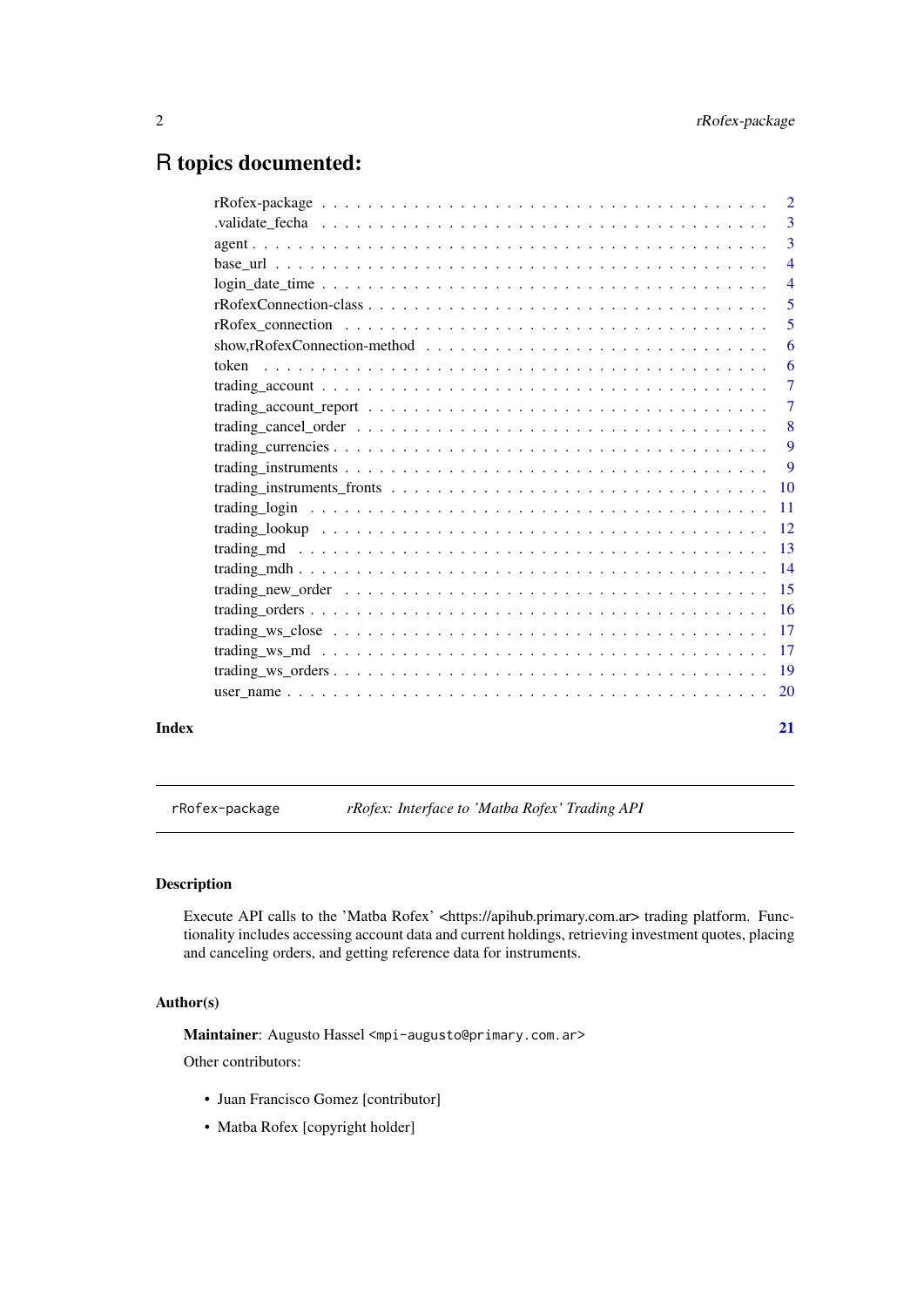#### <span id="page-2-0"></span>.validate\_fecha 3

#### See Also

Useful links:

- <https://matbarofex.github.io/rRofex/>
- <https://github.com/matbarofex/rRofex/>
- Report bugs at <https://github.com/matbarofex/rRofex/issues/>

.validate\_fecha *Helper: Date validation*

#### Description

[Questioning] Validate date

## Usage

.validate\_fecha(date)

#### Arguments

date Date

#### Value

TRUE if date has a correct format.

agent *See Agent*

#### Description

Shows information about the agent set with [trading\\_login](#page-10-1)

#### Usage

agent(x)

## S4 method for signature 'rRofexConnection' agent(x)

#### Arguments

x S4 Class. rRofexConnection object

#### Value

Scalar with the 'agent'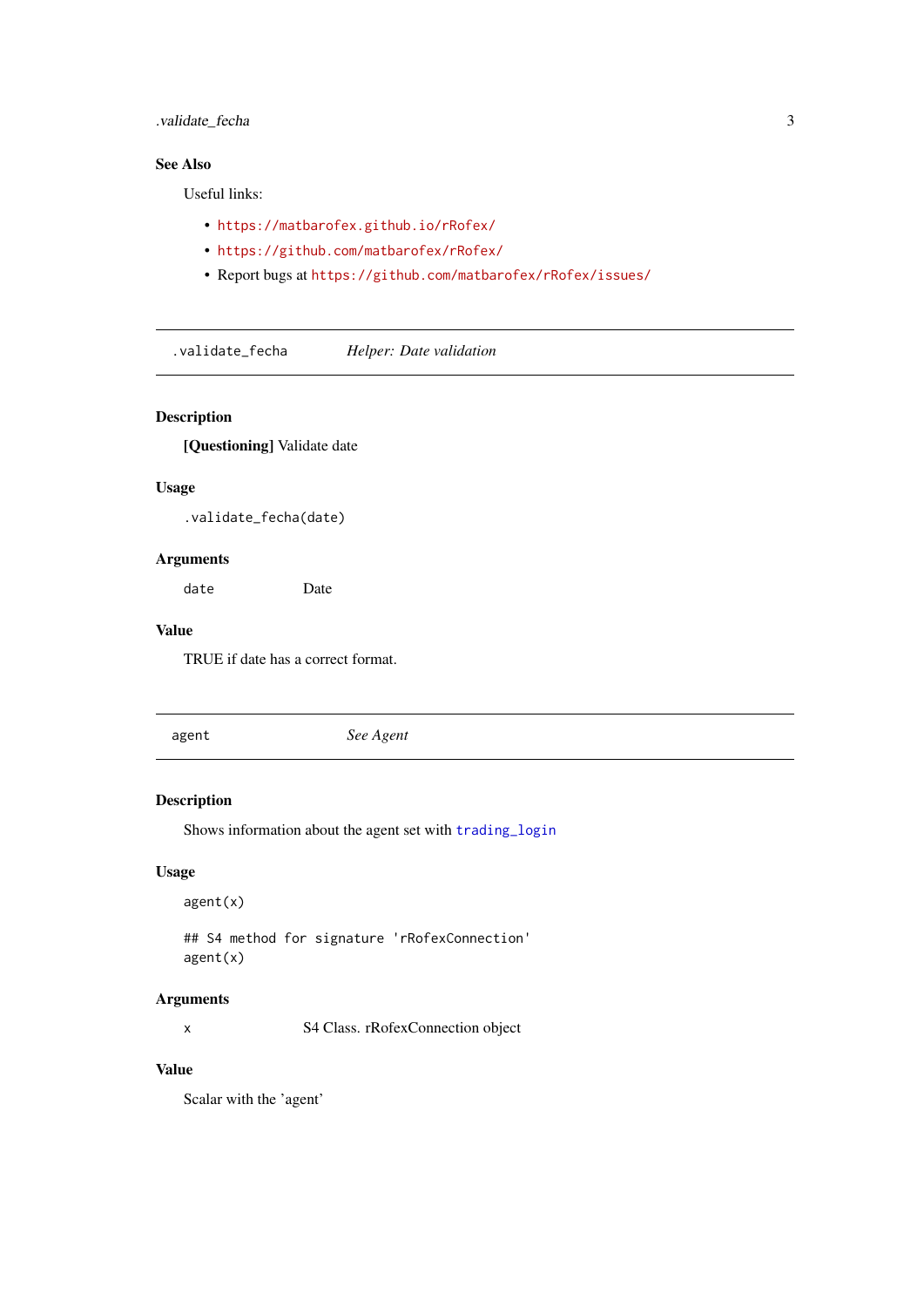<span id="page-3-0"></span>

#### Description

Shows information about the 'base url' where the user has been connected with [trading\\_login](#page-10-1)

#### Usage

base\_url(x)

## S4 method for signature 'rRofexConnection' base\_url(x)

#### Arguments

x S4 Class. rRofexConnection object

## Value

Scalar with the 'base url'

login\_date\_time *See Log-in Timestamp*

# Description

Shows information about the connection timestamp when calling [trading\\_login](#page-10-1)

## Usage

login\_date\_time(x)

## S4 method for signature 'rRofexConnection' login\_date\_time(x)

#### Arguments

x S4 Class. rRofexConnection object

## Value

Scalar with the 'log-in timestamp'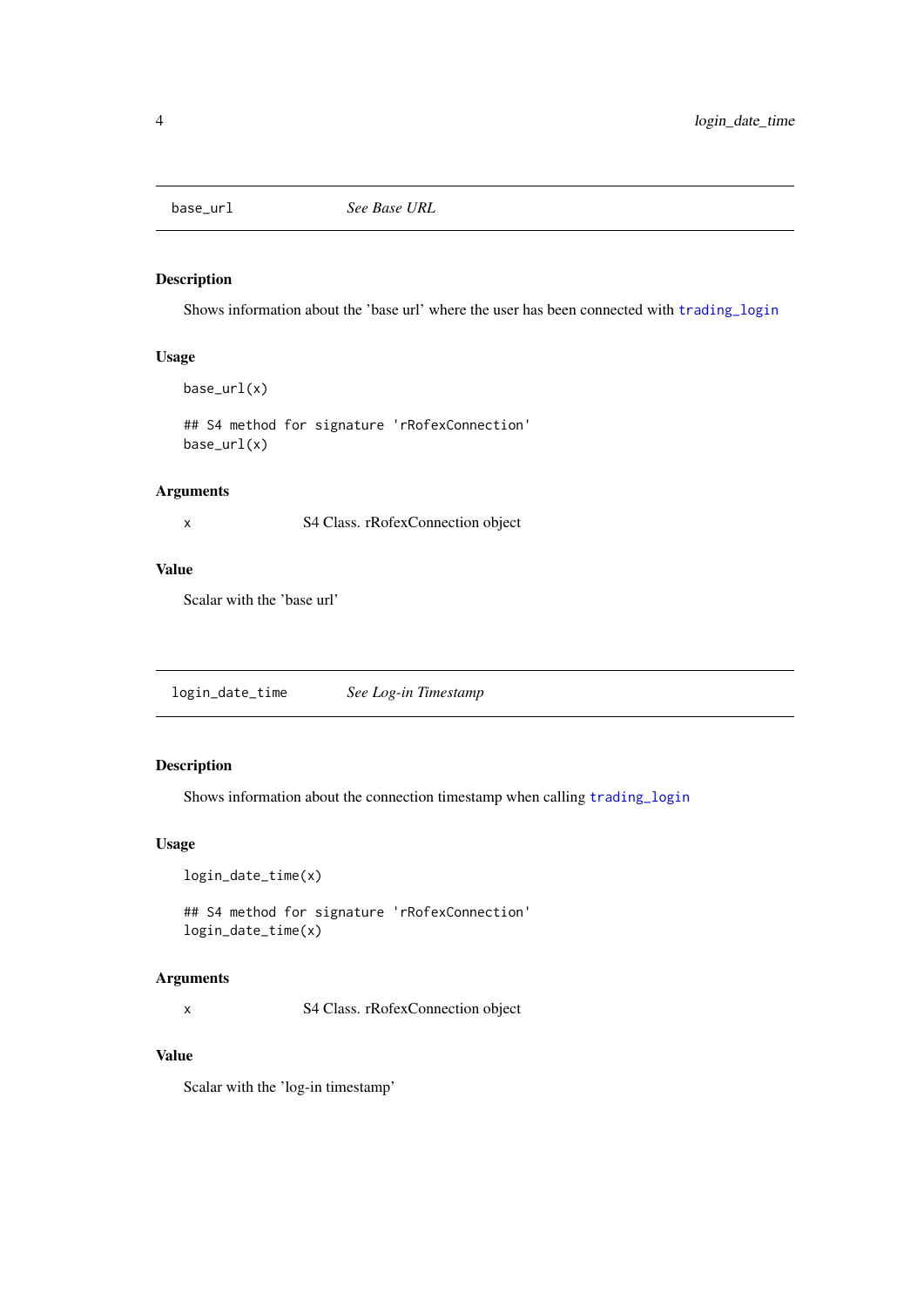<span id="page-4-0"></span>rRofexConnection-class

*Connection Class: rRofexConnection*

## Description

[Stable] Creates an rRofex connection object that contains a summary from the [trading\\_login](#page-10-1) function.

#### Value

S4 rRofexConnection object.

## Slots

token character. Obtained from login method

base\_url character. Connected environment

login\_date\_time character. Log-in date time. The connection object is only valid for a day. agent character. User Agent to pass to the API. Format: 'rRofex-<environment>-user\_name' user\_name character. User Name.

rRofex\_connection *Create rRofex Connection Object*

## Description

[Stable] rRofex\_connection creates a New Connection Object.

#### Usage

```
rRofex_connection(token, base_url, user_name)
```
#### Arguments

| token     | String. <b>Mandatory</b> Obtained with trading login                        |
|-----------|-----------------------------------------------------------------------------|
| base url  | String. <b>Mandatory</b> URL given by trading login or known by the client. |
| user name | character. User Name                                                        |

## Value

S4 rRofexConnection object.

A valid rRofexConecciont object.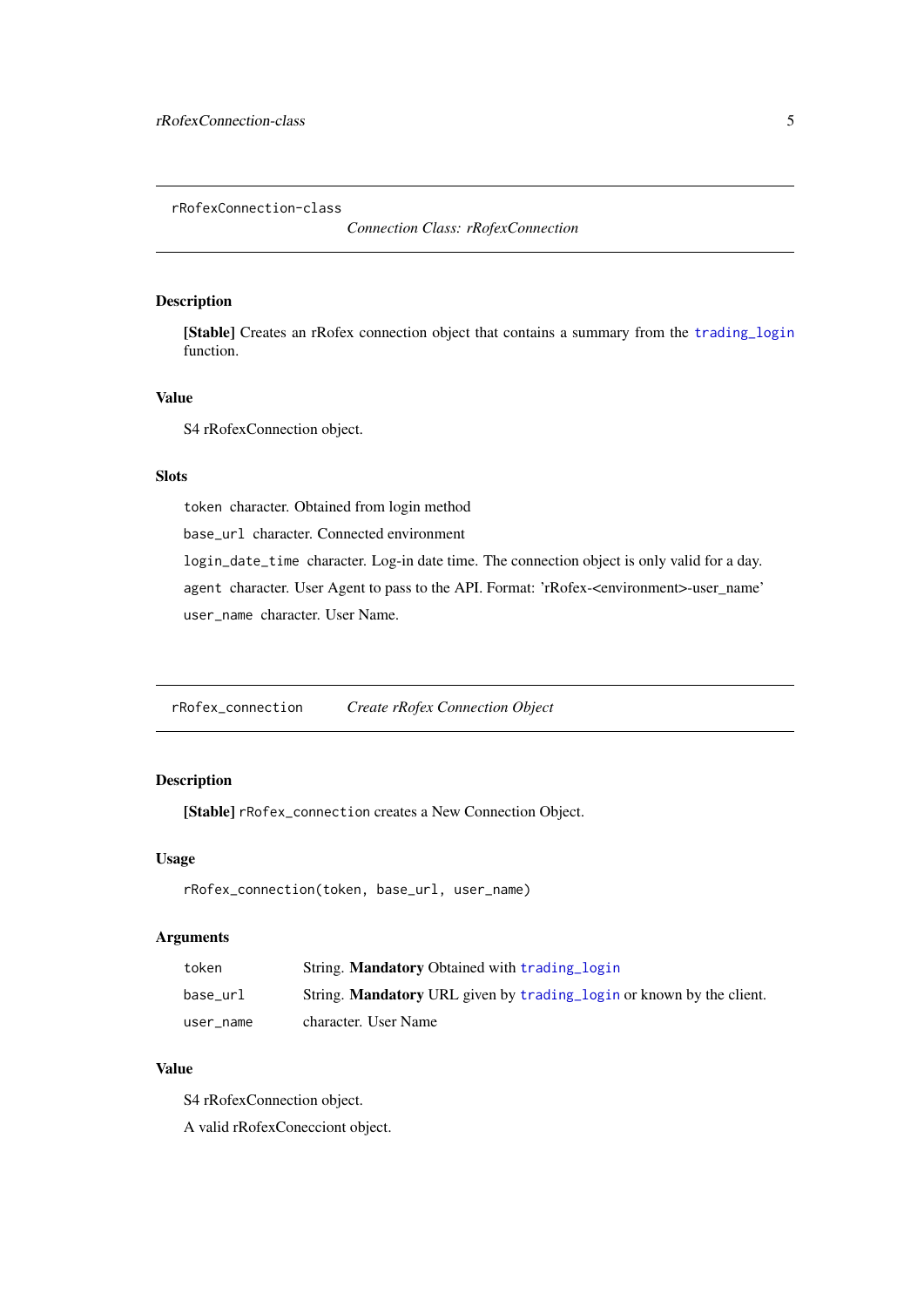## Note

You can use accessors to get information about the Object by using:

- token(conn)
- base\_url(conn)
- login\_date\_time(conn)
- agent(conn)
- user\_name(conn)

show,rRofexConnection-method

*Show summary of rRofexConnection*

#### Description

Shows a summary about the rRofexConnection object created with [trading\\_login](#page-10-1)

## Usage

```
## S4 method for signature 'rRofexConnection'
show(object)
```
#### Arguments

object S4 Class. rRofexConnection object

#### Value

Summary text with User, Environment and Timestamp

token *See Token*

#### Description

Shows information about the token thas has been generated with [trading\\_login](#page-10-1)

#### Usage

token(x)

## S4 method for signature 'rRofexConnection' token(x)

#### Arguments

x S4 Class. rRofexConnection object

#### Value

Scalar with token

<span id="page-5-0"></span>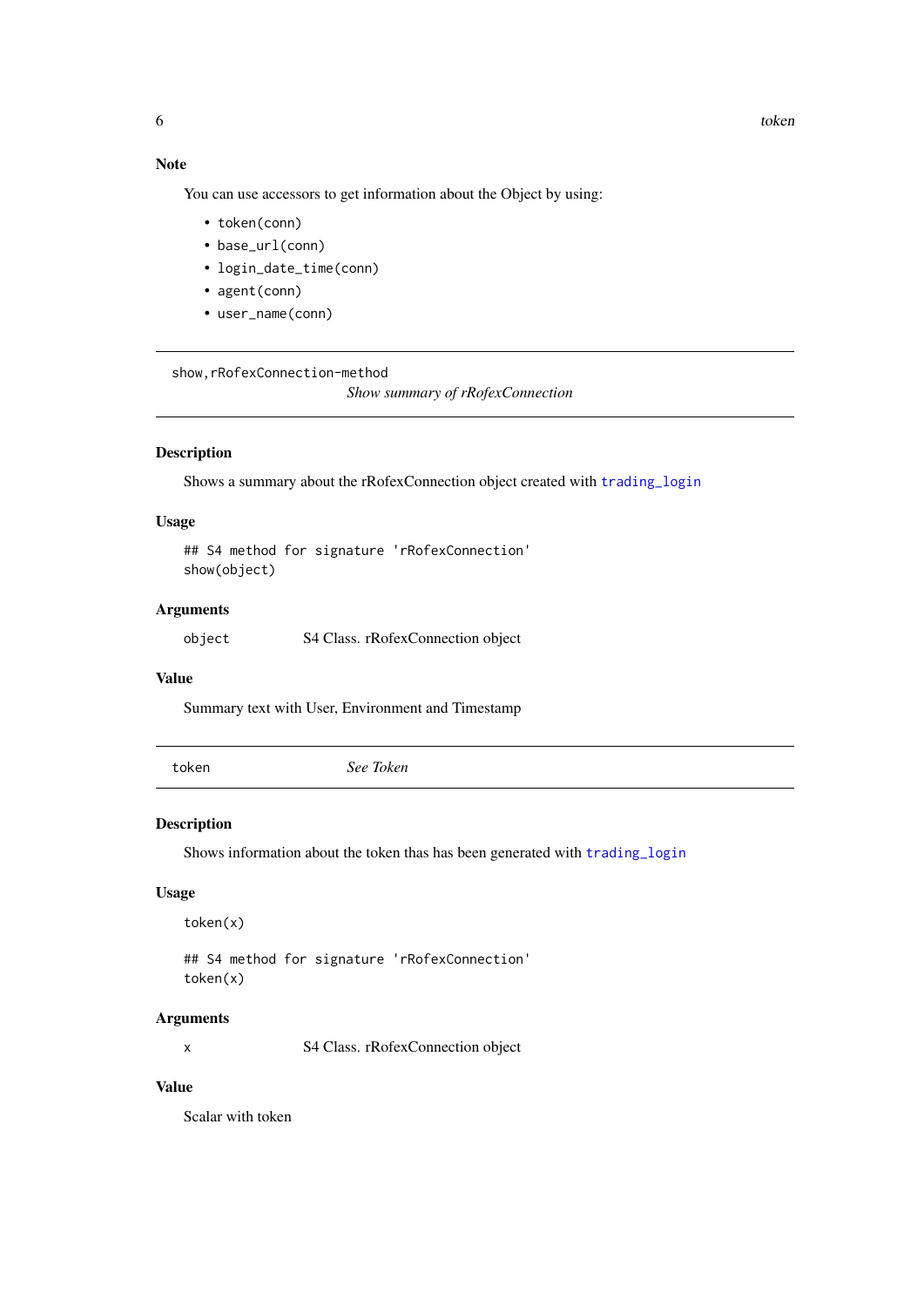<span id="page-6-2"></span><span id="page-6-0"></span>trading\_account *Account Information*

#### Description

[Maturing] Access information about the trading account.

## Usage

```
trading_account(connection, account, detailed = FALSE)
```
#### Arguments

| connection | S4. Mandatory Formal rRofexConnection class object |
|------------|----------------------------------------------------|
| account    | String. <b>Mandatory</b> Account Number            |
| detailed   | Logical. Expanded information.                     |

#### Value

If correct, it will load a tibble.

#### See Also

Other account functions: [trading\\_account\\_report\(](#page-6-1))

```
trading_account_report
```
*Account Report*

## Description

[Maturing] Access report about your trading account.

#### Usage

```
trading_account_report(connection, account)
```
#### Arguments

| connection | S4. Mandatory Formal rRofexConnection class object |
|------------|----------------------------------------------------|
| account    | String. Mandatory Account Number                   |

# Value

If correct, it will load a tibble.

## Note

To access nested data is strongly recommended the use of 'pluck'.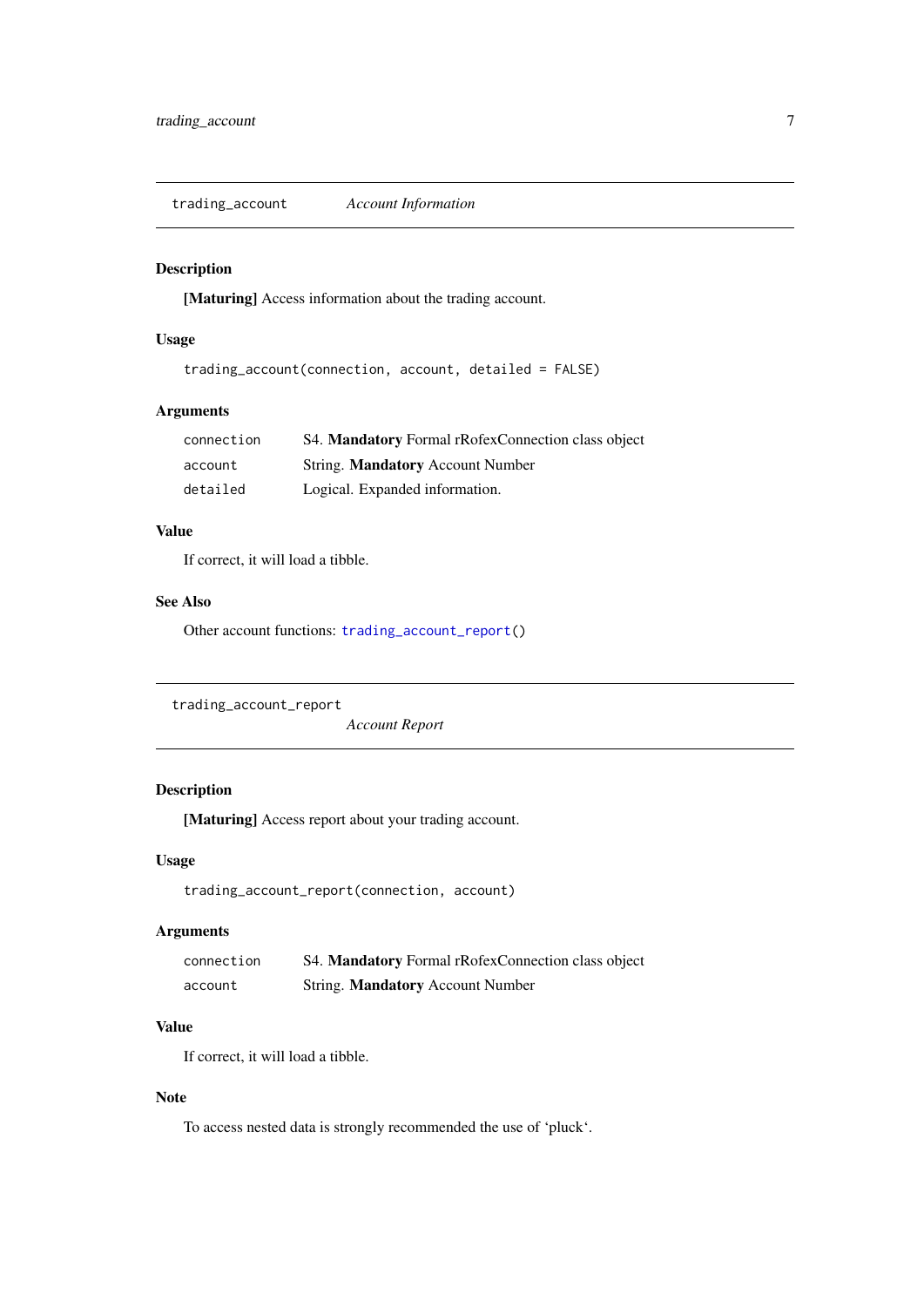## See Also

Other account functions: [trading\\_account\(](#page-6-2))

## Examples

```
## Not run:
data %>% pluck("detailedAccountReports", 1, "availableToOperate", 1, "cash")
## End(Not run)
```
<span id="page-7-1"></span>trading\_cancel\_order *Cancel Order Sent to the Market*

## Description

[Maturing] The method trading\_cancel\_order should be use to cancel orders that are open on the market.

## Usage

trading\_cancel\_order(connection, id, proprietary)

#### Arguments

|             | $\cdot$ PRCP                                                         |
|-------------|----------------------------------------------------------------------|
| proprietary | String. <b>Mandatory</b> ID given by the trading orders method.      |
| id          | String. <b>Mandatory</b> clordld given by the trading orders method. |
| connection  | S4. Mandatory Formal rRofexConnection class object                   |

## Value

If correct, it will load a tibble.

#### See Also

Other order placements functions: [trading\\_new\\_order\(](#page-14-1))

<span id="page-7-0"></span>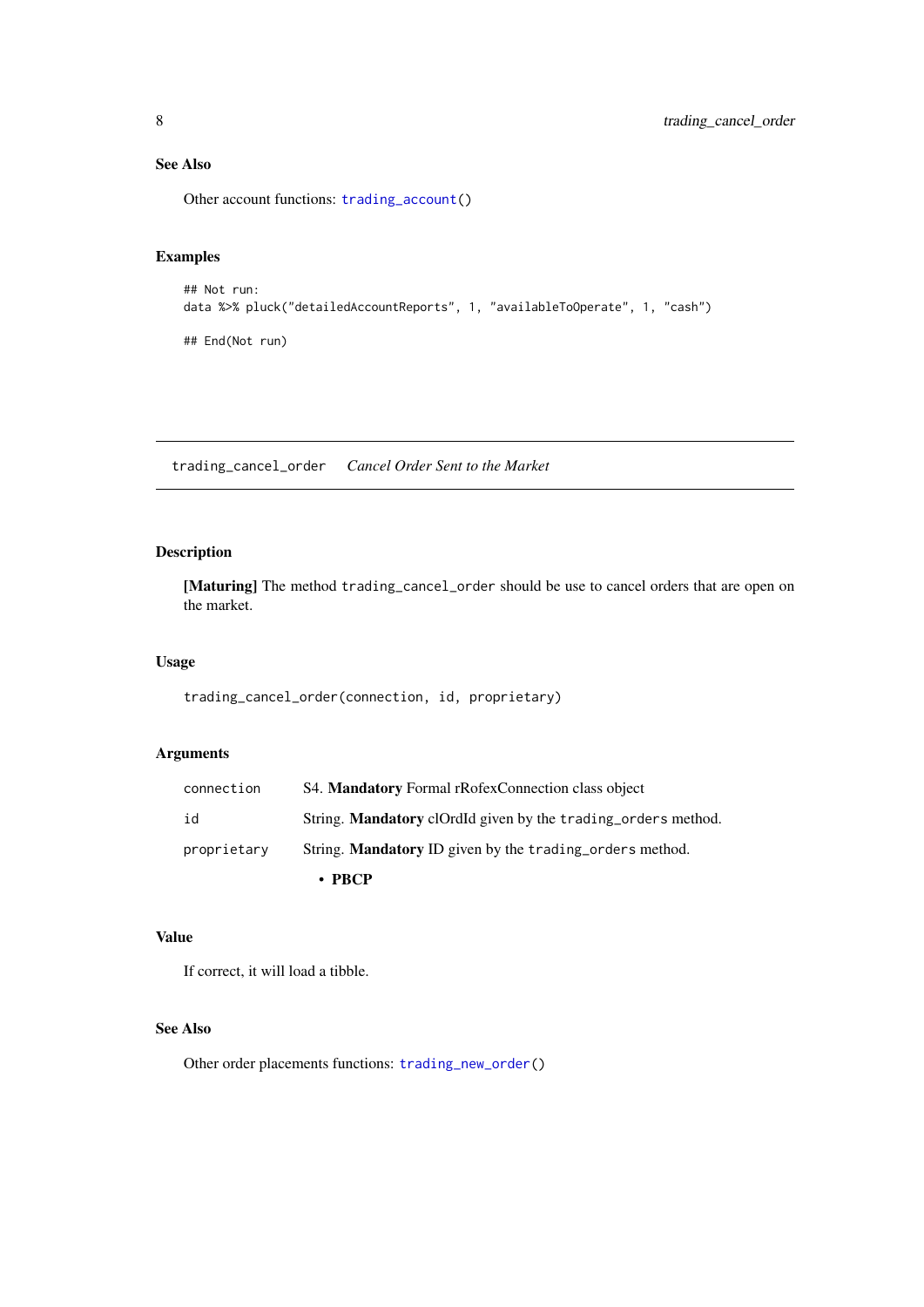<span id="page-8-2"></span><span id="page-8-0"></span>trading\_currencies *Currencies*

#### Description

[Stable] Access currencies prices.

#### Usage

```
trading_currencies(connection)
```
#### Arguments

connection S4. Mandatory Formal rRofexConnection class object

#### Value

If correct, it will load a data frame.

## See Also

Other market data functions: [trading\\_mdh\(](#page-13-1)), [trading\\_md\(](#page-12-1))

<span id="page-8-1"></span>trading\_instruments *List of Instruments*

## Description

[Stable] Method to list segments and instruments currently available through the Trading API.

## Usage

```
trading_instruments(
  connection,
  request,
  sec_detailed = FALSE,
  market_id = "ROFX",segment_id,
  cfi_code,
  sec_type
)
```
#### Arguments

| connection | S4. Mandatory Formal rRofexConnection class object                         |
|------------|----------------------------------------------------------------------------|
| request    | String. <b>Mandatory</b> The type of request that you are making:          |
|            | • segments: List available market segments                                 |
|            | • securities: List available instruments listed on Matba Rofex. Depends on |
|            | 'sec detailed'.                                                            |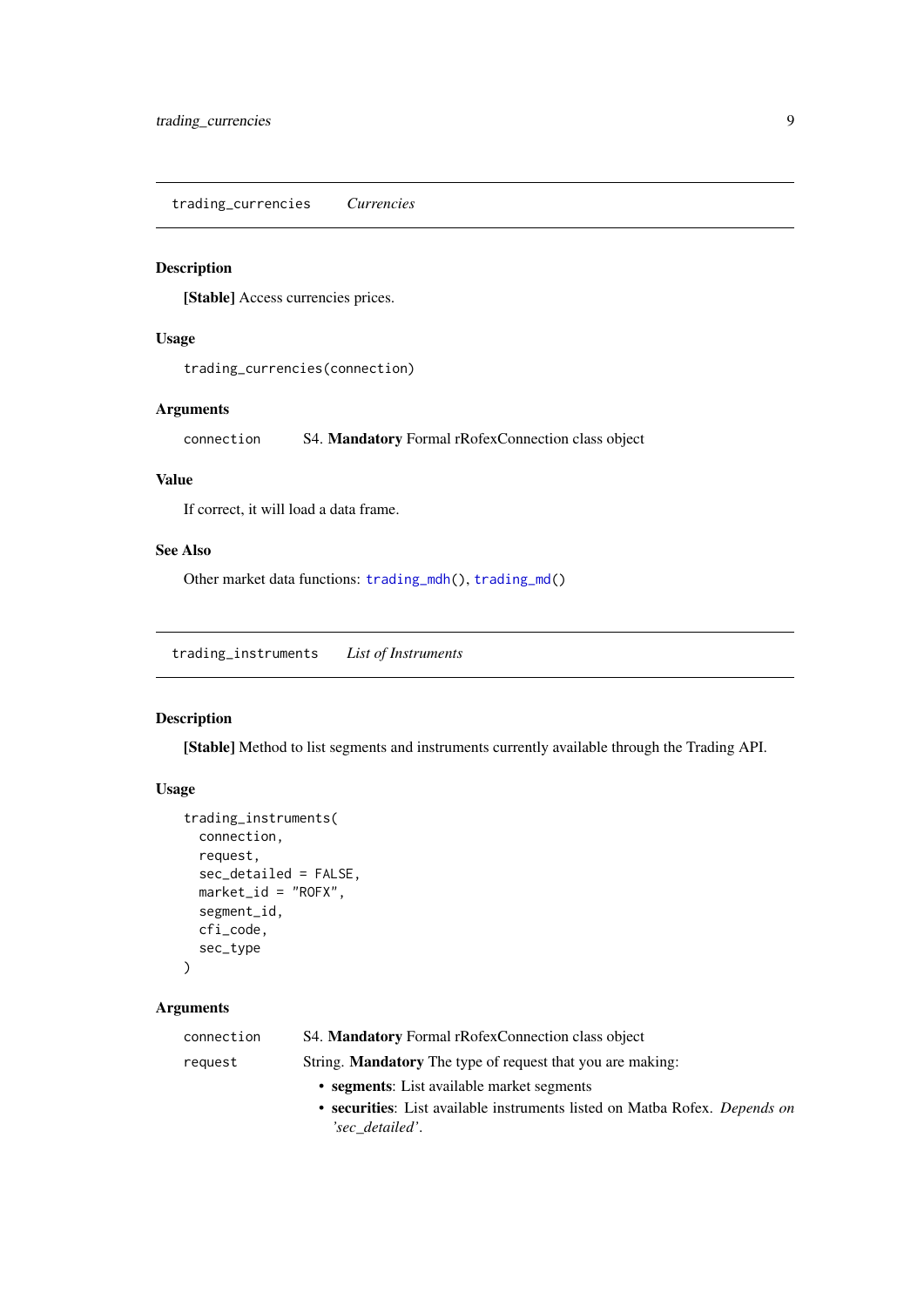<span id="page-9-0"></span>

|              | • by_segment: List available instruments searching by market segment. De-<br>pends on 'market_id' and 'segment_id'                                        |
|--------------|-----------------------------------------------------------------------------------------------------------------------------------------------------------|
|              | • by_cfi_code: List available instruments searching by CFI Code. Depends<br>on 'cfi_code'                                                                 |
|              | • by type: List available instruments searching by Instrument Type. See<br>section Instrument Types. Depends on 'sec_detailed' and 'sec_type'.            |
| sec_detailed | Logical. Optional for request='securities'. Brings additional information like<br>segment, price, minimal/maximal trading quantity, settlement date, etc. |
| market_id    | String. Needed for request='by_segment'. Market ID.                                                                                                       |
|              | • ROFX: Matba Rofex                                                                                                                                       |
| segment_id   | String. Needed for request='by_segment'. Market Segment ID.                                                                                               |
|              | • DDF: Financial Derivatives                                                                                                                              |
|              | • DDA: Agricultural Derivatives                                                                                                                           |
|              | • DUAL: Other Derivatives                                                                                                                                 |
|              | • MERV: S&P Merval                                                                                                                                        |
| $cfi$ code   | String. Needed for request='by_cfi_code'. CFI Code. See https://www.<br>quotemedia.com/apifeeds/cfi_code                                                  |
| sec_type     | String. Needed for request='by_type'.                                                                                                                     |
|              | • E: Equities                                                                                                                                             |
|              | $\bullet$ <b>D</b> : Debt                                                                                                                                 |
|              | • C: Collective Investment Vehicles                                                                                                                       |
|              | • R: Entitlements (Rights)                                                                                                                                |
|              | • O: Listed Options                                                                                                                                       |
|              | $\bullet$ F: Futures                                                                                                                                      |
|              | $\bullet$ T: Referential Instruments                                                                                                                      |
|              | • M: Others                                                                                                                                               |

## Value

If correct, it will load a tibble data frame

## See Also

Other reference data functions: [trading\\_instruments\\_fronts\(](#page-9-1))

<span id="page-9-1"></span>trading\_instruments\_fronts

*Front Month of Futures*

## Description

[Stable] List all front month contracts for futures.

# Usage

trading\_instruments\_fronts(connection)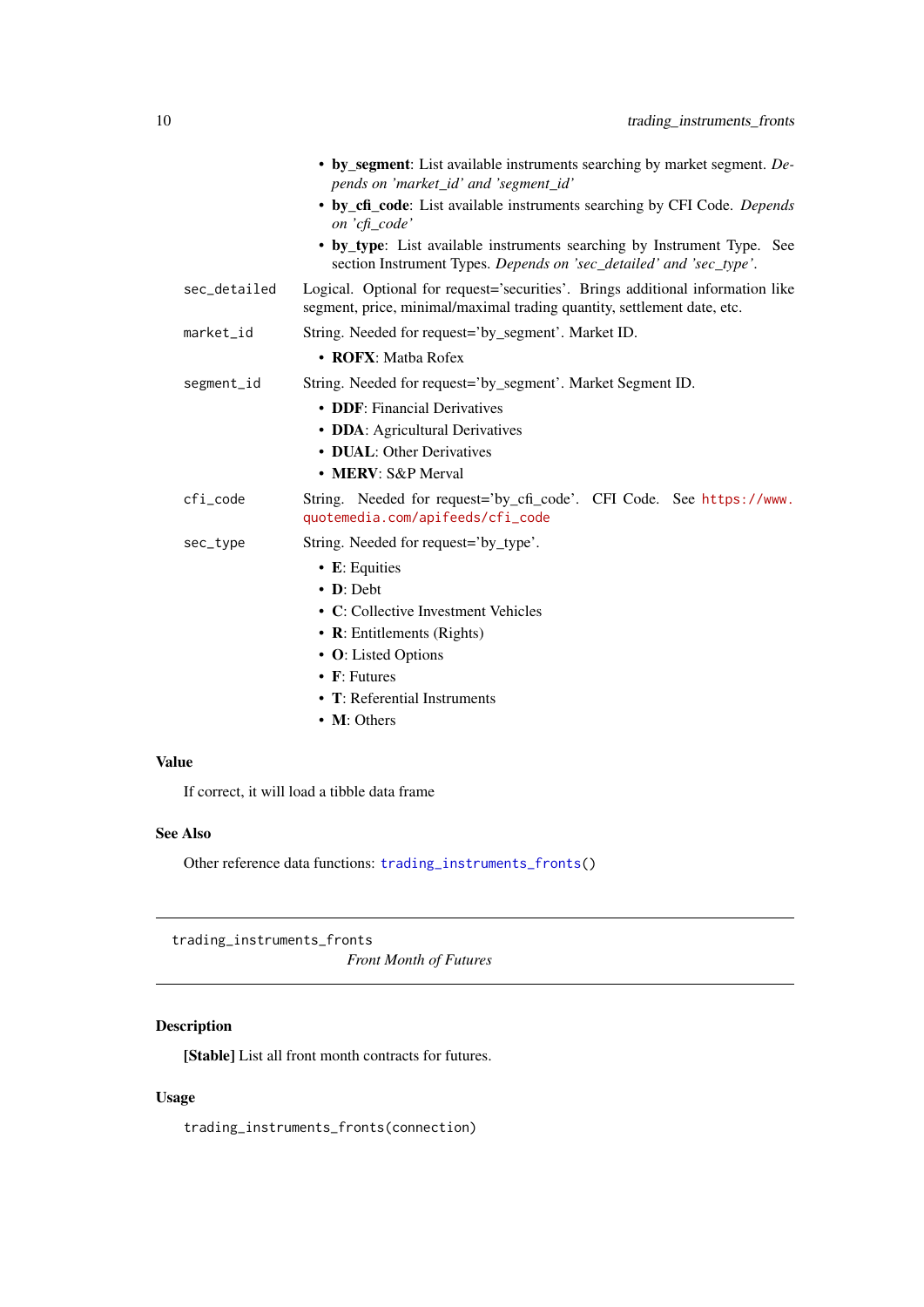#### <span id="page-10-0"></span>trading\_login 11

#### Arguments

connection S4. Mandatory Formal rRofexConnection class object

## Value

If correct, it will load a tibble data frame

#### See Also

Other reference data functions: [trading\\_instruments\(](#page-8-1))

<span id="page-10-1"></span>trading\_login *API Log-in*

#### Description

[Stable] Function that it is use to log-in into Primary trading API

## Usage

trading\_login(username, password, base\_url)

#### Arguments

| username | String. User Name                                   |
|----------|-----------------------------------------------------|
| password | String. Password                                    |
| base_url | String. Which environment are you going to connect: |
|          | • reMarkets: 'https://api.remarkets.primary.com.ar' |
|          | • production: 'https://api.primary.com.ar'          |
|          | -- -- -- -- -                                       |

• xOMS: 'https://api.<BROKER>.xoms.com.ar'

# Value

S4 rRofexConnection object.

#### Note

- reMarkets: Testing environment. For credentials go to <https://remarkets.primary.ventures>
- production: Production environment. For credentials send an email to  $\langle mpi\Theta\rho\cdot\text{rinary. com.} ar \rangle$
- xOMS: Ask your broker about it.

Accessors: You can use accessors to get information about the Object by using:

- token(conn)
- base\_url(conn)
- login\_date\_time(conn)
- agent(conn)
- user\_name(conn)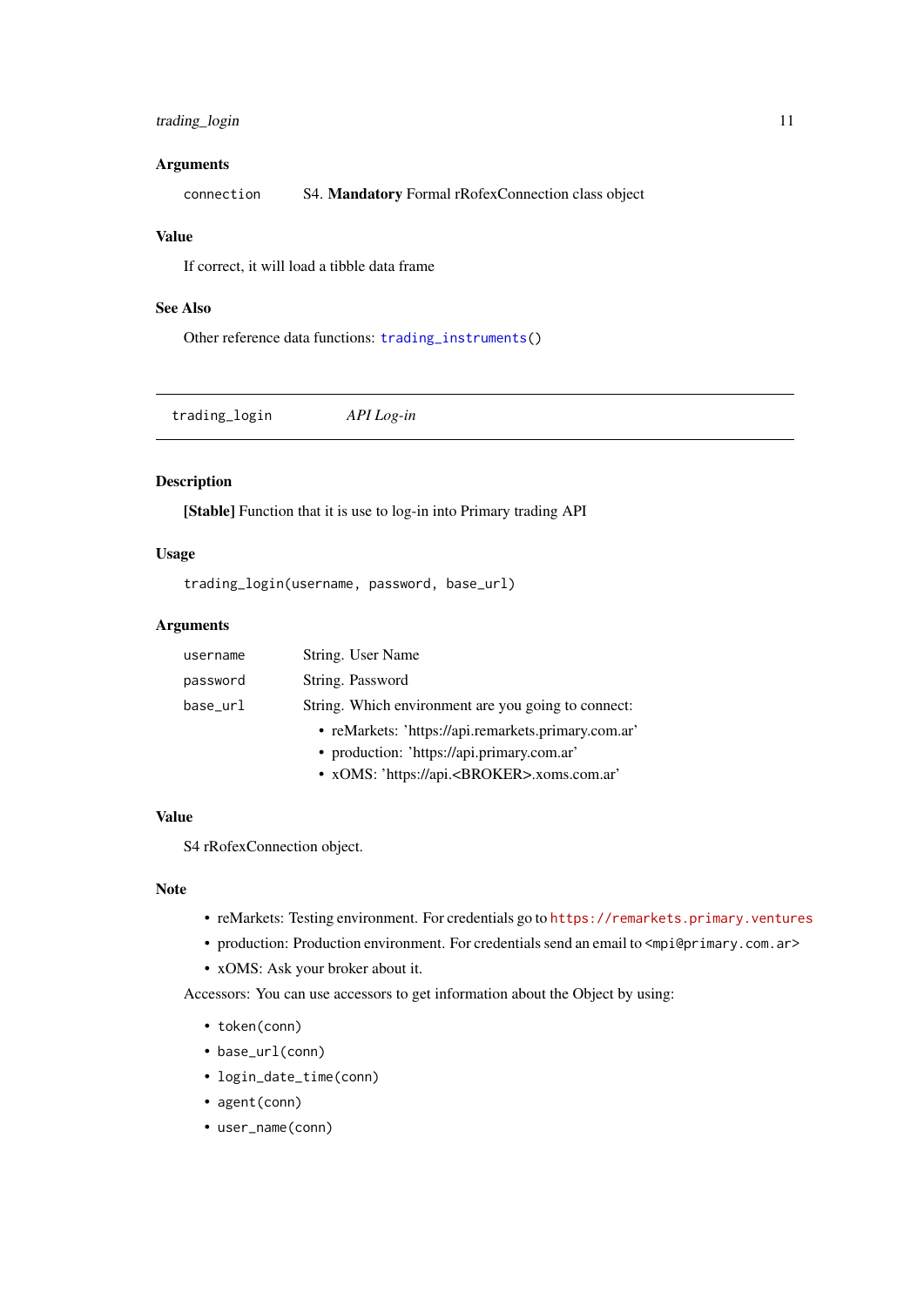## Examples

```
## Not run:
conn <- trading_login(
username = "pepe",password = "pepino",base_url = "https://api.remarkets.primary.com.ar"
)
## End(Not run)
```
<span id="page-11-1"></span>trading\_lookup *Lookup Order Status*

## Description

[Stable] The method trading\_lookup is used to check the status of an order.

## Usage

trading\_lookup(connection, lookup\_type, id, proprietary)

# Arguments

| connection  | S4. Mandatory Formal rRofexConnection class object                                            |
|-------------|-----------------------------------------------------------------------------------------------|
| lookup_type | String. <b>Mandatory</b> . Look-up by:                                                        |
|             | • COID - Client Order ID.<br>$\cdot$ OID - Order ID.                                          |
| id          | String. <b>Mandatory.</b> ID given by the trading orders method. Depends on<br>'lookup_type'. |
| proprietary | String. ID given by the trading_orders method. Only for 'lookup_type=COID'<br>In most cases:  |
|             | • PBCP                                                                                        |

## Value

If correct, it will load a tibble.

## See Also

Other order management functions: [trading\\_orders\(](#page-15-1))

<span id="page-11-0"></span>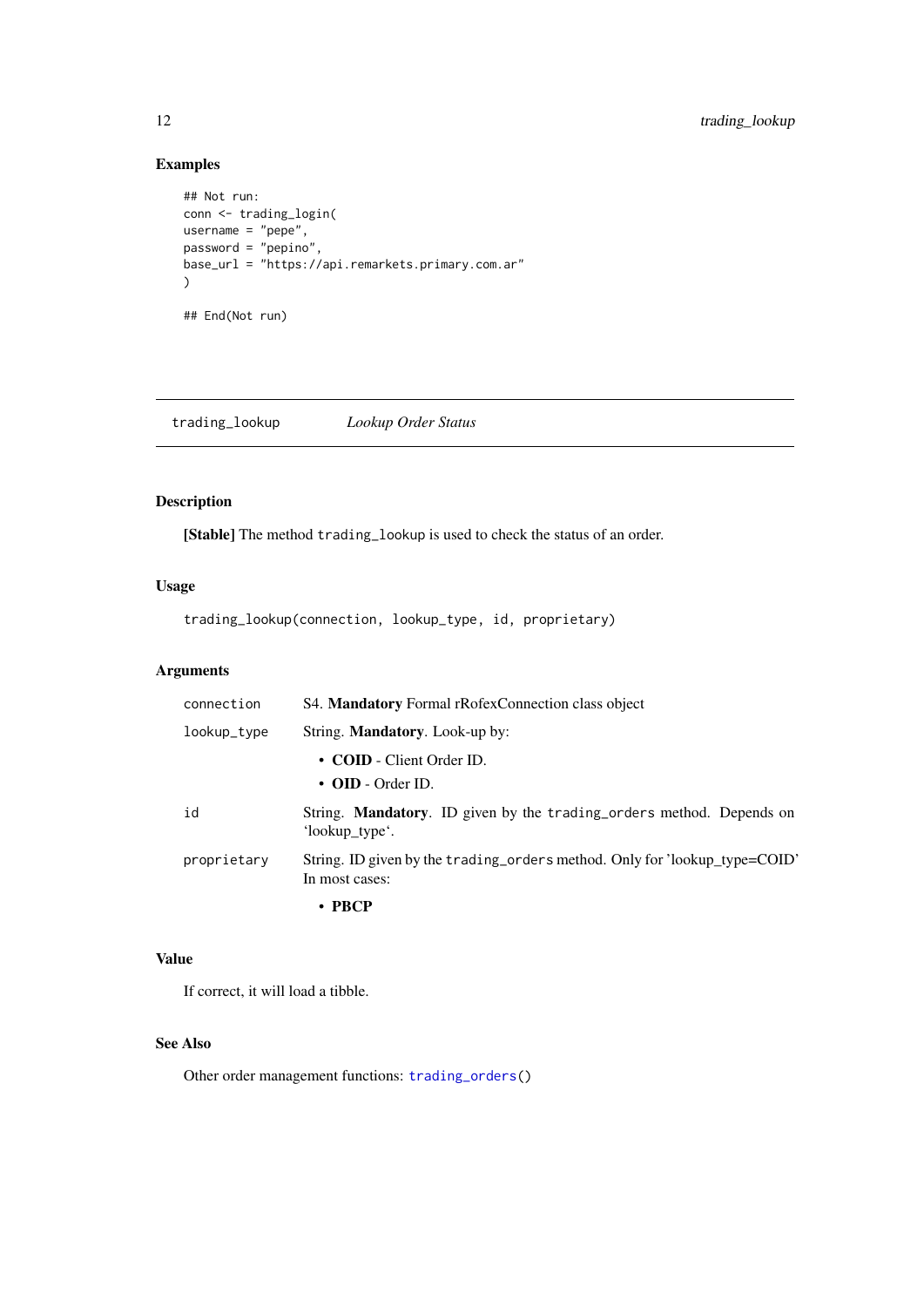<span id="page-12-1"></span><span id="page-12-0"></span>

# Description

[Stable] This method brings Market Data in Real Time.

# Usage

```
trading_md(
  connection,
  symbol,
 entries = c("BI", "OF", "LA", "OP", "CL", "SE", "OI", "HI", "LO", "TV", "IV", "EV",
   "NV", "TC"),
  depth = 1L,
  market_id = "ROFX",
  tidy = TRUE)
```
## Arguments

| connection | S4. Mandatory. Formal rRofexConnection class object                                                                     |
|------------|-------------------------------------------------------------------------------------------------------------------------|
| symbol     | String. Mandatory. Use trading_instruments to see which symbols are<br>available.                                       |
| entries    | Vector of Strings. When nothing is set, then all entries are the default. It<br>contains the information to be queried: |
|            | $\bullet$ BI - Bid.                                                                                                     |
|            | $\cdot$ OF - Offer.                                                                                                     |
|            | • LA - Last Available Price.                                                                                            |
|            | • OP - Open Price.                                                                                                      |
|            | • CL - Close Price.                                                                                                     |
|            | • SE - Settlement Price.                                                                                                |
|            | • OI - Open Interest.                                                                                                   |
|            | • HI - Trading Session High Price                                                                                       |
|            | • LO - Trading Session Low Price                                                                                        |
|            | • TV - Trading Volume                                                                                                   |
|            | • IV - Index Value                                                                                                      |
|            | • EV - Trading Effective Volume                                                                                         |
|            | • NV - Nominal Volume                                                                                                   |
|            | $\cdot$ TC - Trade Count                                                                                                |
| depth      | Integer. Depth of the book. Default is 1L.                                                                              |
| market_id  | String. Market to which you are going to connect. Default is <b>ROFX</b> .                                              |
|            | • $ROFX - Matha Rofex$                                                                                                  |
| tidy       | Logical. Data arranged on a tidy format. Default is TRUE.                                                               |

## Value

If correct, it will load a tibble data frame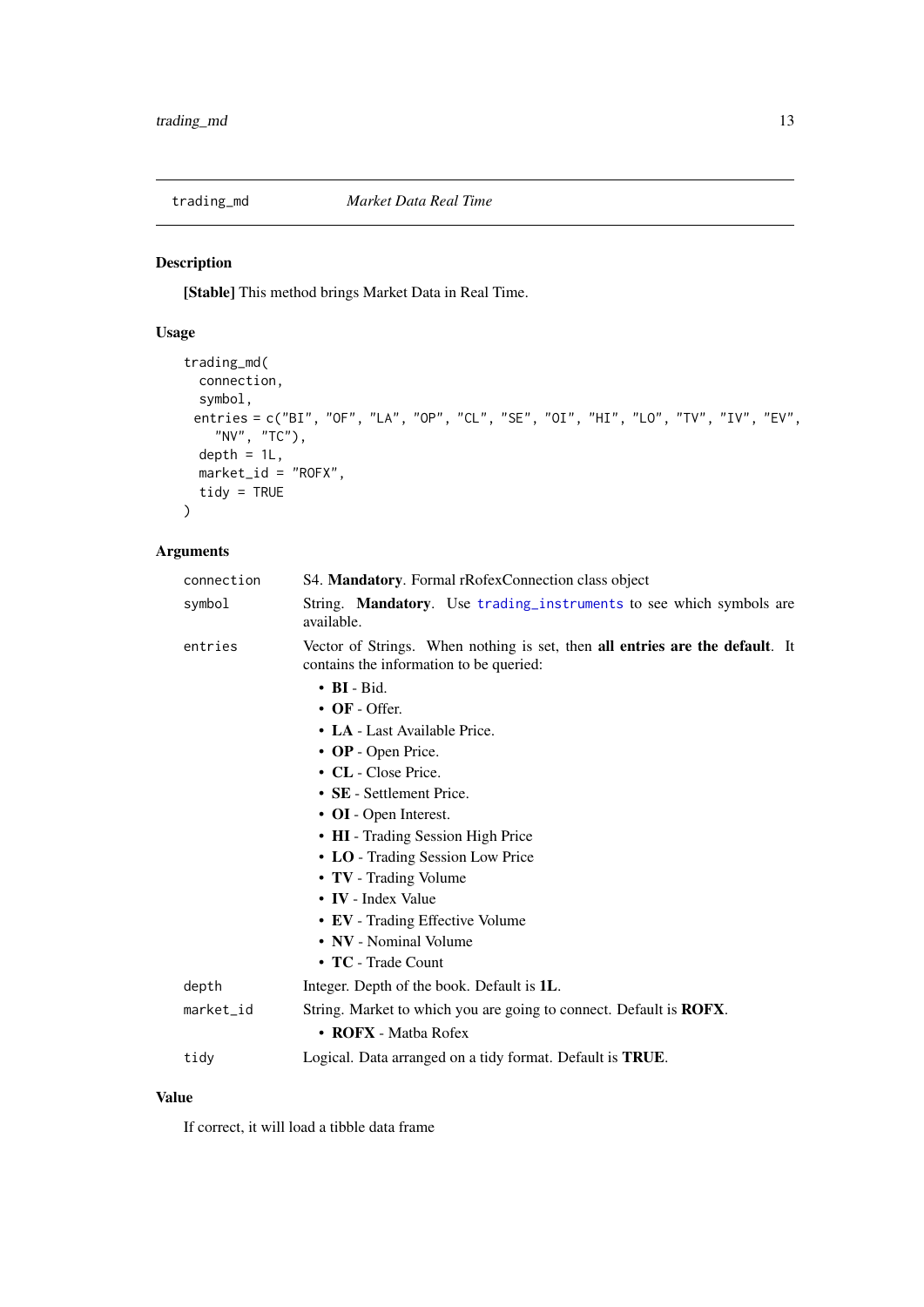#### See Also

Other market data functions: [trading\\_currencies\(](#page-8-2)), [trading\\_mdh\(](#page-13-1))

#### Examples

```
# If you want to query many products at once,
# I recommend you to use "purrr::map" family like this:
## Not run:
purrr::map_df(
list('MERV - XMEV - GGAL - 48hs','MERV - XMEV - BYMA - 48hs'),
\text{Trading\_md}(\text{connection = conn}, \text{ symbol = .x}, \text{ entries = c("LA", "OP", "NV"), tidy = T)}\lambda
```
## End(Not run)

<span id="page-13-1"></span>trading\_mdh *Historical Market Data*

#### Description

[Stable] Access Historical Trades for a given instrument.

#### Usage

```
trading_mdh(
  connection,
  market_id = "ROFX".symbol,
  date,
  date_from,
  date_to,
  tidy = TRUE)
```
#### Arguments

| connection | S4. Mandatory Formal rRofexConnection class object                  |
|------------|---------------------------------------------------------------------|
| market_id  | String. Market to which we are going to connect.                    |
|            | • ROFX - Matba Rofex.                                               |
|            | • MERV - $S\&P$ Merval.                                             |
| symbol     | String. Use trading_instruments to see which symbols are available. |
| date       | String. Date to be queried. With format '%Y-%m-%d'.                 |
| date_from  | String. Used together with 'date_to'.                               |
| date_to    | String. Userd together with 'date_from'.                            |
| tidy       | Logical. Data arranged on a tidy format.                            |

<span id="page-13-0"></span>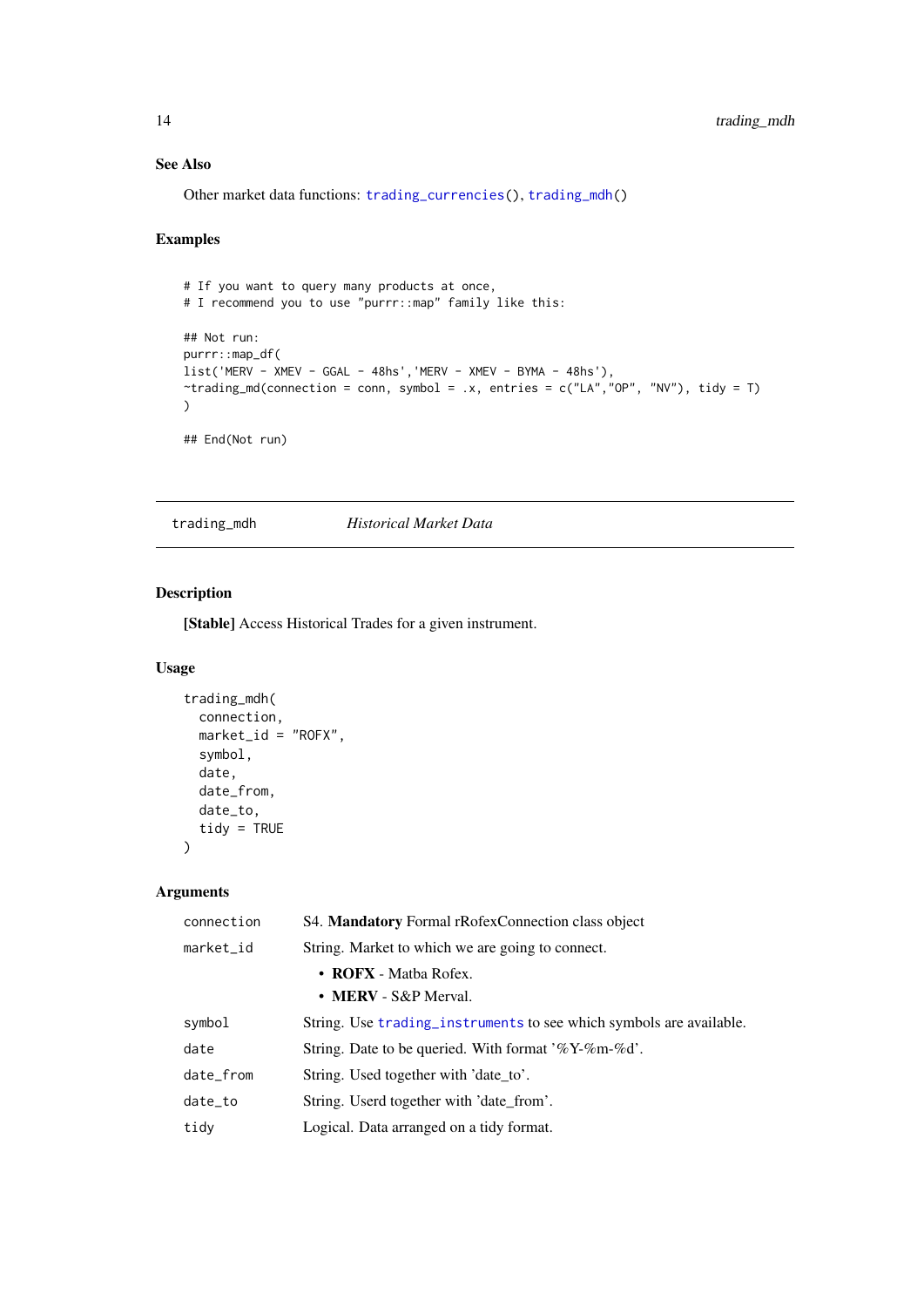<span id="page-14-0"></span>trading\_new\_order 15

## Value

If correct, it will load a data frame.

#### See Also

Other market data functions: [trading\\_currencies\(](#page-8-2)), [trading\\_md\(](#page-12-1))

<span id="page-14-1"></span>trading\_new\_order *Send Order to the Market*

#### Description

[Maturing] The method trading\_new\_order is use to send orders.

#### Usage

```
trading_new_order(
  connection,
  account,
  symbol,
  side,
  quantity,
  price,
  order_type = "Limit",
  time_in_force = "Day",
  iceberg = FALSE,
  expire_data = NULL,display_quantity = NULL,
  cancel_previous = FALSE
)
```
#### Arguments

| connection    | S4. Mandatory Formal rRofexConnection class object                                                           |
|---------------|--------------------------------------------------------------------------------------------------------------|
| account       | String. Mandatory Account Number                                                                             |
| symbol        | String. Use trading_instruments to see which symbols are available.                                          |
| side          | String. <b>Mandatory</b> Either:                                                                             |
|               | $\cdot$ Buy<br>$\cdot$ Sell                                                                                  |
| quantity      | Numeric. <b>Mandatory</b> Quantity of the order.                                                             |
| price         | Numeric. <b>Mandatory</b> Price of the order.                                                                |
| order_type    | String. Type of order.                                                                                       |
|               | • Limit - Default. Limit order sets the maximum or minimum price at which<br>you are willing to buy or sell. |
| time_in_force | String. Specifies how long the order remains in effect. Absence of this field is<br>interpreted as 'Day':    |
|               | • Day - Day or session.                                                                                      |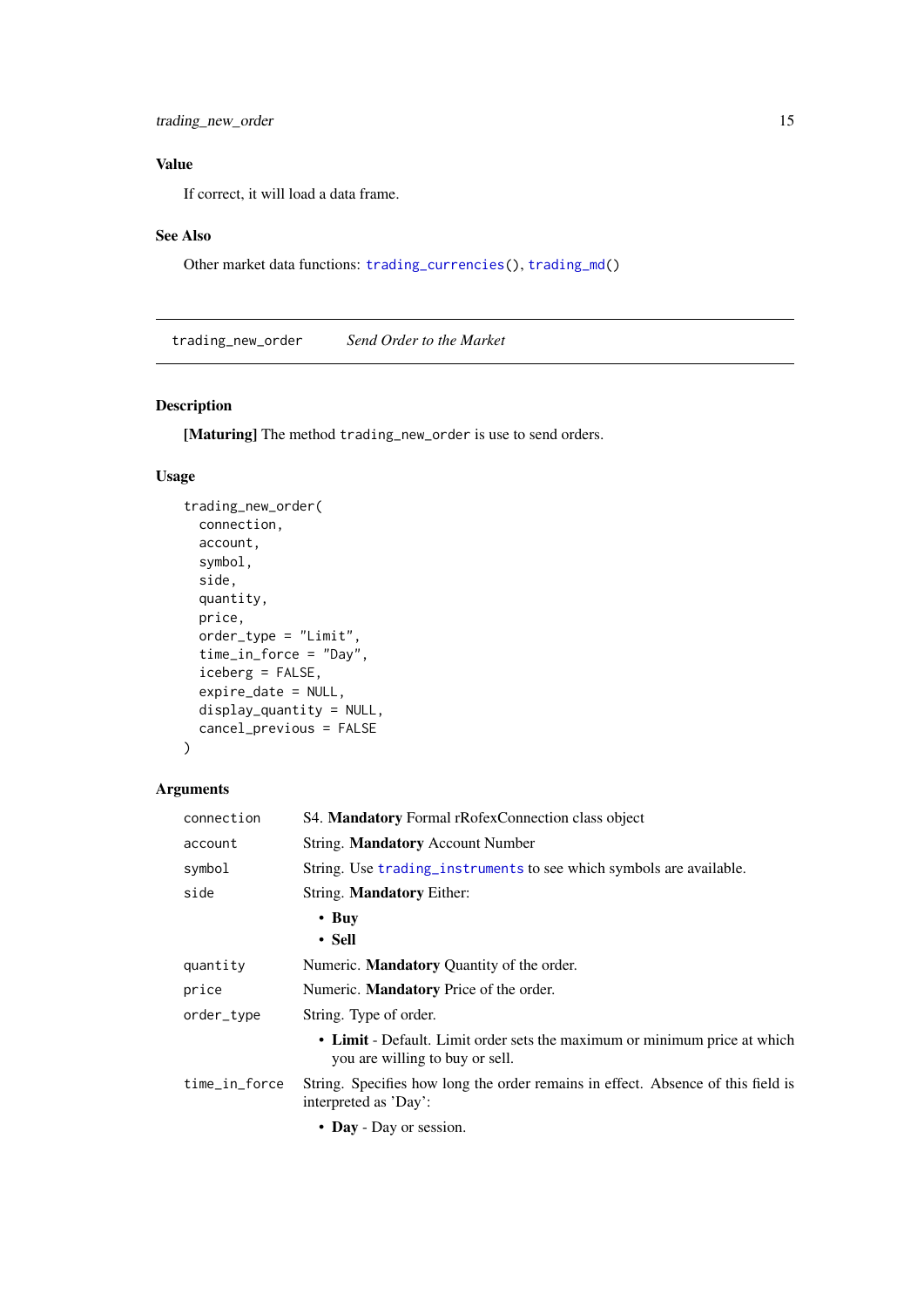<span id="page-15-0"></span>

|                  | • <b>IOC</b> - Immediate or Cancel.                                                      |
|------------------|------------------------------------------------------------------------------------------|
|                  | $\cdot$ FOK - Fill or Kill.                                                              |
|                  | • GTD - Good Till Date.                                                                  |
| iceberg          | Logical. If TRUE, then the order is 'iceberg'. FALSE as default.                         |
| expire_date      | String. Only for GDT orders. Maturity date of the order, With format '%Y-<br>$\%m-\%d'.$ |
| display_quantity |                                                                                          |
|                  | Numeric. Only for Iceberg orders. Indicate the disclosed quantity for the                |

sed quantity for the 'iceberg' order.

Logigal. Optional parameter only valid for Matba Rofex instruments. By default it's FALSE.

#### Value

If correct, it will load a tibble.

cancel\_previous

#### See Also

Other order placements functions: [trading\\_cancel\\_order\(](#page-7-1))

<span id="page-15-1"></span>trading\_orders *View Orders*

## Description

[Stable] The method trading\_orders is used to see each order sent by Account.

## Usage

```
trading_orders(connection, account)
```
## Arguments

| connection | S4. Mandatory Formal rRofexConnection class object |
|------------|----------------------------------------------------|
| account    | String. <b>Mandatory</b> Account Number            |

## Value

If correct, it will load a tibble.

## See Also

Other order management functions: [trading\\_lookup\(](#page-11-1))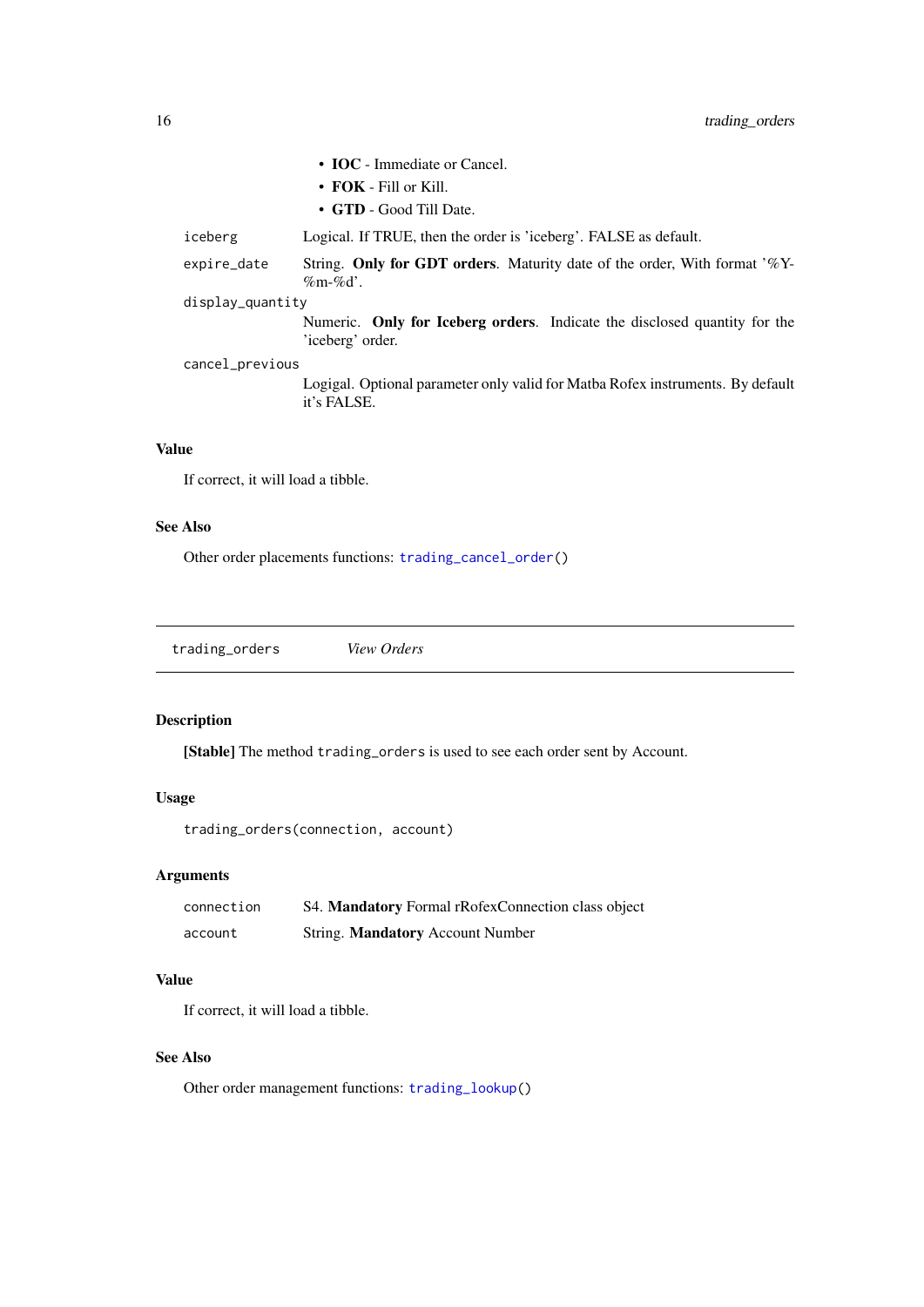<span id="page-16-2"></span><span id="page-16-0"></span>trading\_ws\_close *Web Sockets: Close connection*

#### Description

[Maturing] This method it is use to close open Websocket connections.

## Usage

```
trading_ws_close(close_all = TRUE, selection, where_is_env = .GlobalEnv)
```
#### Arguments

| $where_$  | Environment. Only for advance users.                                         |
|-----------|------------------------------------------------------------------------------|
| selection | List. Is the same name that you have chosen for destination in trading ws mo |
| close all | Logical. Should all connections be closed or only the selected ones.         |

## Value

If correct, it will show a message saying that the connection has been closed.

#### See Also

Other websocket functions: [trading\\_ws\\_md\(](#page-16-1)), [trading\\_ws\\_orders\(](#page-18-1))

# Examples

```
# To close all connections at once
## Not run:
trading_ws_close(close_all = TRUE)
## End(Not run)
```
<span id="page-16-1"></span>trading\_ws\_md *Web Sockets: Market Data Real Time*

## Description

[Experimental] This method brings Market Data in Real Time using web socket protocol.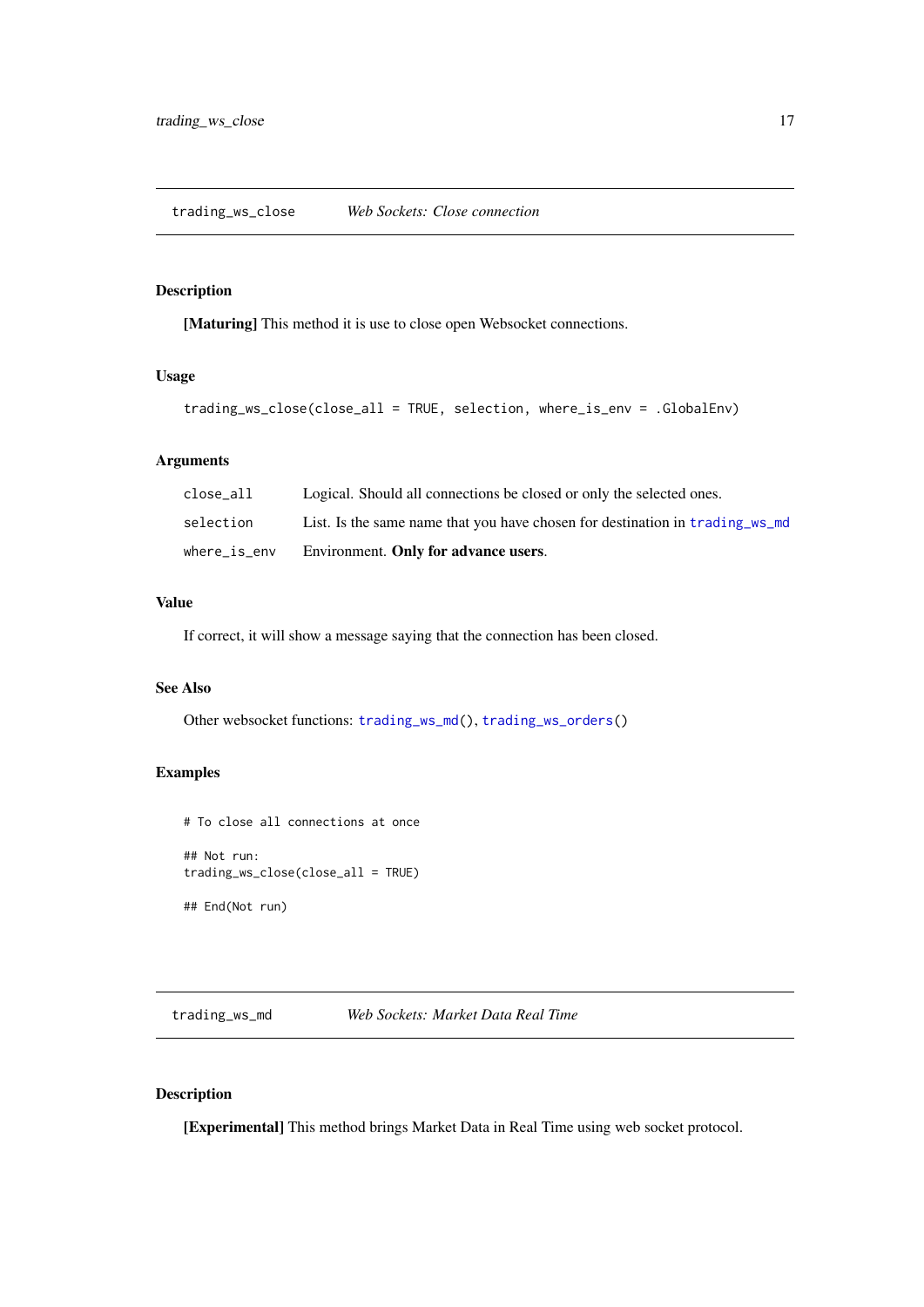## Usage

```
trading_ws_md(
  connection,
  destination,
  symbol,
 entries = list("BI", "OF", "LA", "OP", "CL", "SE", "OI", "HI", "LO", "TV", "IV",
   "EV", "NV", "TC"),
  listen_to = NA,
  market_id = "ROFX",where_is_env = .GlobalEnv
\lambda
```
## Arguments

| connection          | S4. Mandatory Formal rRofexConnection class object                                                            |
|---------------------|---------------------------------------------------------------------------------------------------------------|
| destination         | String. Name of the tibble where the data is going to be stored.                                              |
| symbol              | String. Mandatory. Use trading_instruments to see which symbols are<br>available.                             |
| entries             | List of Strings. It contains the information to be queried:                                                   |
|                     | $\bullet$ BI - Bid.                                                                                           |
|                     | $\bullet$ OF - Offer.                                                                                         |
|                     | • LA - Last Available Price.                                                                                  |
|                     | • OP - Open Price.                                                                                            |
|                     | • CL - Close Price.                                                                                           |
|                     | • SE - Settlement Price.                                                                                      |
|                     | • OI - Open Interest.                                                                                         |
|                     | • HI - Trading Session High Price                                                                             |
|                     | • LO - Trading Session Low Price                                                                              |
|                     | • TV - Trading Volume                                                                                         |
|                     | • IV - Index Value                                                                                            |
|                     | • EV - Trading Effective Volume                                                                               |
|                     | • NV - Nominal Volume                                                                                         |
|                     | • TC - Trade Count                                                                                            |
| listen_to           | List. Column names from the tibble that you are going to listen to. This is not<br>the same as entries names. |
| market_id           | String. Market to which you are going to connect.                                                             |
| $where_$ is $_$ env | Environment. Only for advance users.                                                                          |

# Value

If correct, it will load a tibble.

# See Also

Other websocket functions: [trading\\_ws\\_close\(](#page-16-2)), [trading\\_ws\\_orders\(](#page-18-1))

<span id="page-17-0"></span>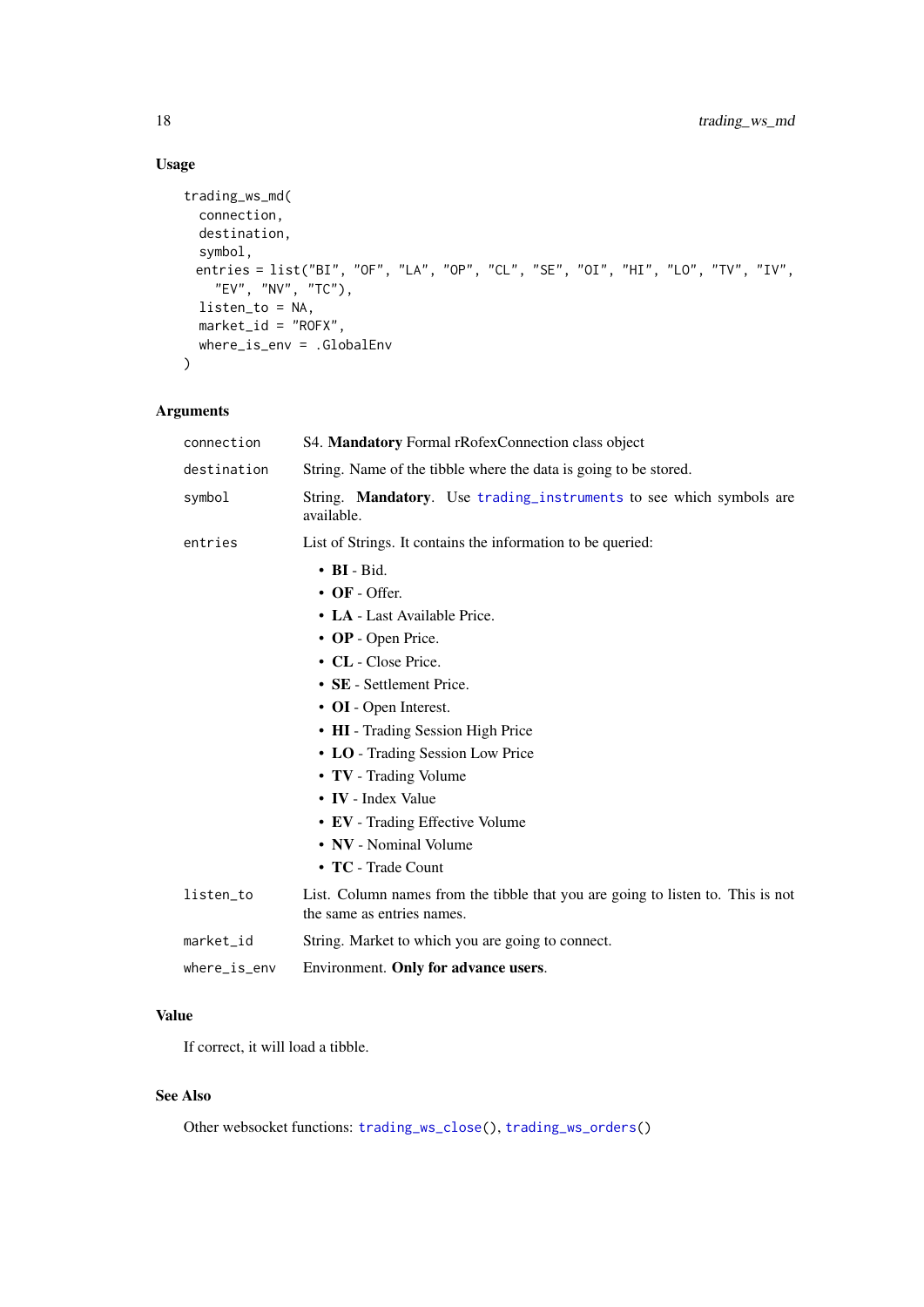#### <span id="page-18-0"></span>trading\_ws\_orders 19

#### Examples

```
# To create simultaneously many connections
```

```
## Not run:
purrr::walk2(
.x = symbols,.y = tickers,
.f = ~ t rading_ws_md(connection = conn, destination = .y, symbol = .x)
\lambda## End(Not run)
```
<span id="page-18-1"></span>trading\_ws\_orders *Web Sockets: Orders Lookup*

#### Description

[Experimental] This method brings orders states in real time using web socket protocol.

#### Usage

```
trading_ws_orders(
  connection,
  destination,
  account = NA,
  only_active = FALSE,
  where_is_env = .GlobalEnv
\lambda
```
#### Arguments

| connection          | S4. Mandatory Formal rRofexConnection class object               |
|---------------------|------------------------------------------------------------------|
| destination         | String. Name of the tibble where the data is going to be stored. |
| account             | List. List of accounts to be listeting.                          |
| only_active         | Logical. Wheater or not to listen to only active orders          |
| $where_$ is $_$ env | Environment. Only for advance users.                             |

## Value

If correct, it will load a tibble.

## See Also

Other websocket functions: [trading\\_ws\\_close\(](#page-16-2)), [trading\\_ws\\_md\(](#page-16-1))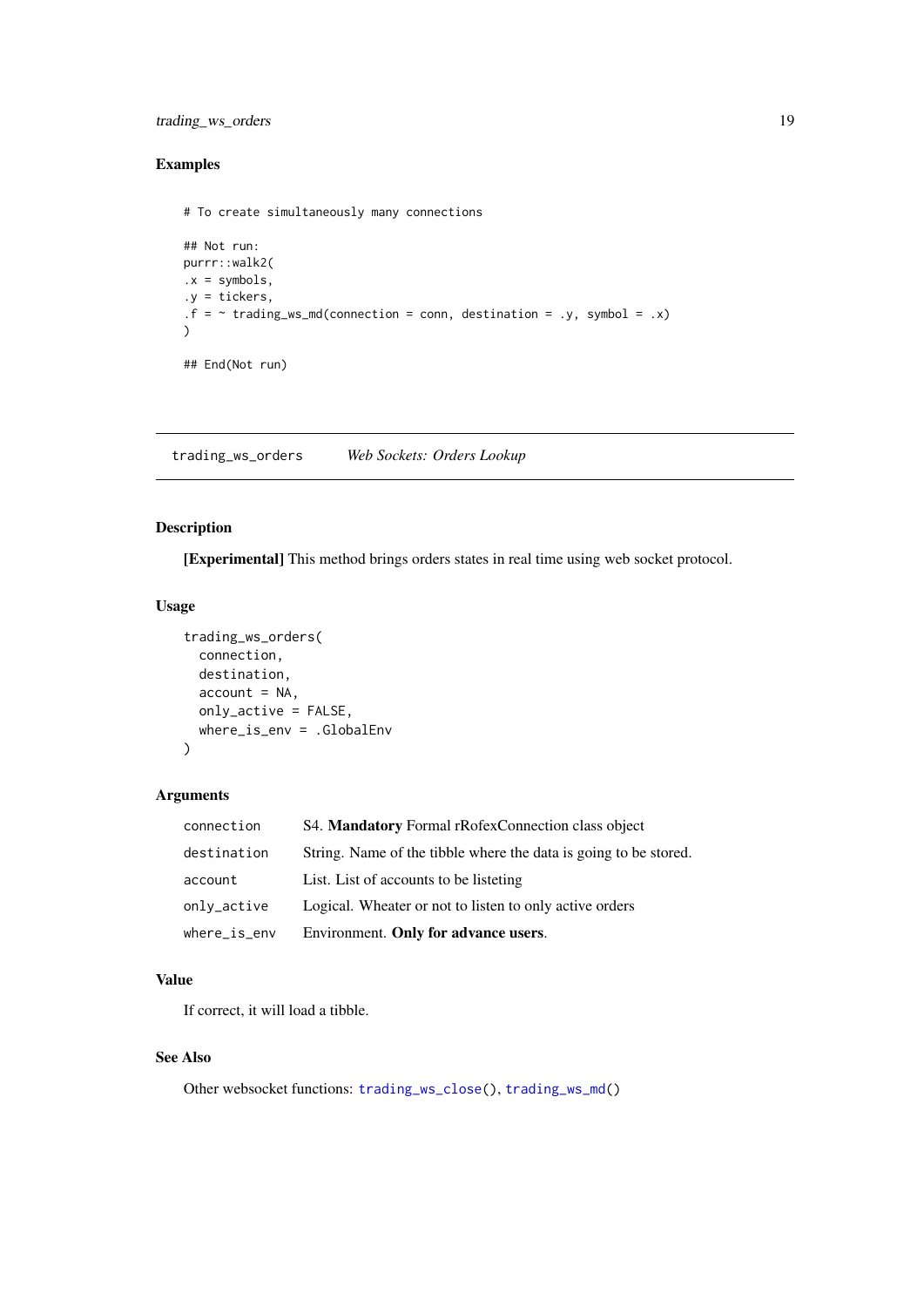<span id="page-19-0"></span>

## Description

Shows information about the user name connected using [trading\\_login](#page-10-1)

## Usage

user\_name(x)

## S4 method for signature 'rRofexConnection' user\_name(x)

## Arguments

x S4 Class. rRofexConnection object

## Value

Scalar with the 'user\_name'